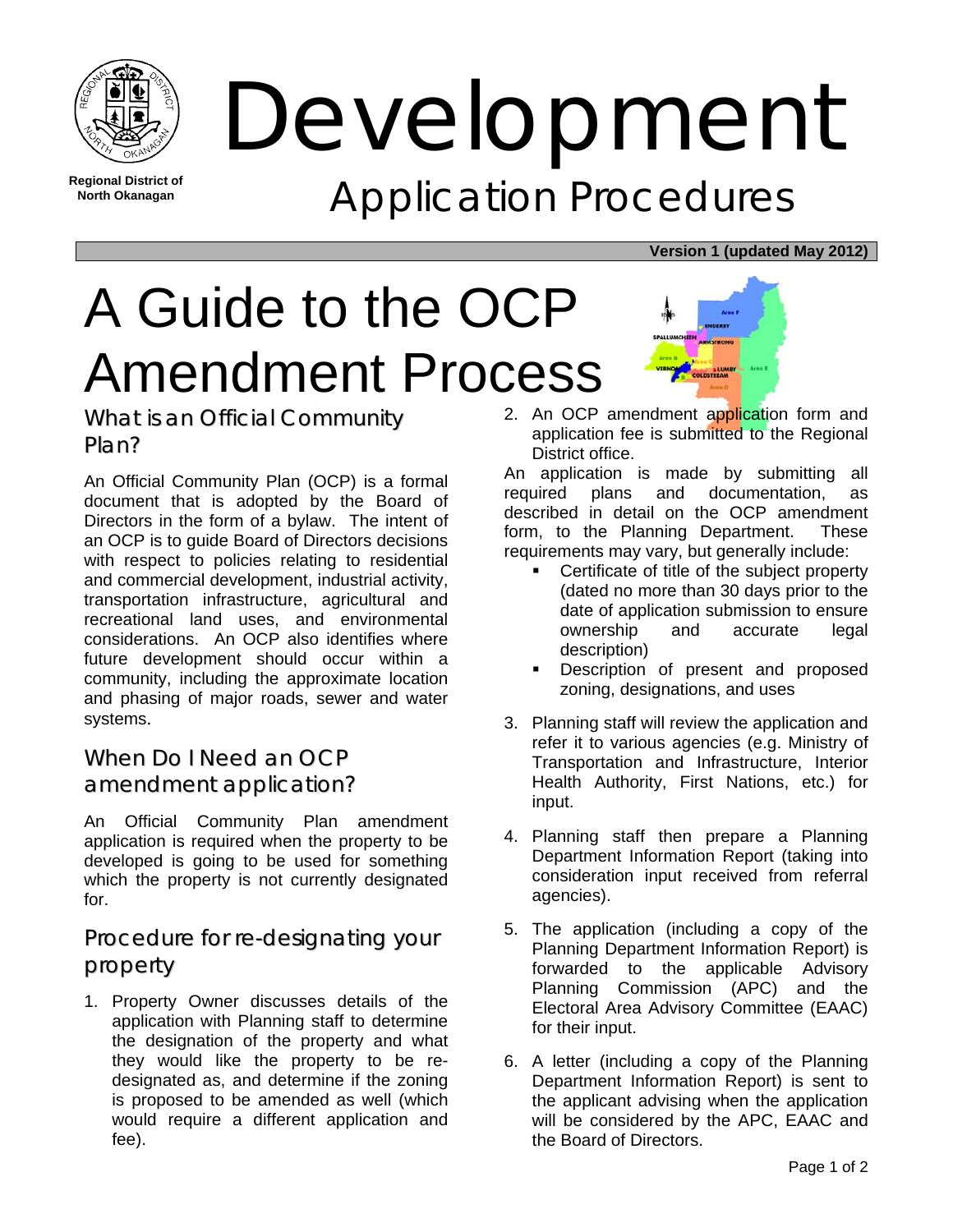- 7. The EAAC will make a recommendation to the Board of Directors who will then make a decision regarding the application:
	- If the application is NOT SUPPORTED by the Board of Directors, a letter is sent to the applicant advising of the decision to reject the application.
	- If the application is SUPPORTED in principle by the Board of Directors, subject to any conditions precedent to bylaw preparation, an OCP amendment bylaw is prepared and forwarded to the Board of Directors for consideration of 1<sup>st</sup> reading and referral to various agencies.

[NOTE: the Bylaw amendment must be considered in conjunction with the Financial and Solid Waste Management Plans prior to  $2<sup>nd</sup>$  reading and the applicant may be requested to hold a Public Information Meeting.]

- 2<sup>nd</sup> reading is received at a subsequent meeting and once 2<sup>nd</sup> reading is given, a letter is sent to the applicant advising of the Board of Directors decision and advising that a 'Notice of Development' sign must be posted.
- Once confirmation is received that the 'Notice of Development' sign has been posted, a Public Hearing is advertised and letters are sent to adjacent land owners (ALO's) advising of the proposed re-designation and giving them an opportunity to speak or to present written submissions at the Public Hearing.
- If the Public Hearing is NOT FAVOURABLE, the bylaw may have to be amended, a new Public Hearing may be required or the bylaw may be rescinded and the file closed.
- If the Public Hearing is FAVOURABLE, then the OCP amendment bylaw is forwarded to the Board of Directors for 3<sup>rd</sup> reading and referral to Ministry of Community, Sport and Cultural Development (MoCSCD) if required.
- If the bylaw is  $NOT$  given  $3<sup>rd</sup>$  reading or if the MoCSCD does NOT APPROVE the bylaw, a letter is sent to the applicant advising that the application has been rejected. All existing readings will then be rescinded and the file closed.
- If the Board of Directors ADOPT the OCP amendment bylaw (once approval is received from MoCSCD), a letter is

then forwarded to the applicant advising that the property is now re-designated.

 If the Board of Directors do NOT ADOPT the OCP amendment bylaw, a letter is then forwarded to the applicant advising that the application was rejected and all readings will be rescinded and the file closed.

## Information, application forms

## and questions

OCP amendment application forms are available at the Regional District of North Okanagan office as well as on the website at www.rdno.ca. Planning staff are available to answer questions, and to provide clarification on the OCP amendment process as it applies to a specific property or application.

#### **Official Community Plan Amendment**

Timing In November 2008, the Regional Board passed a resolution that staff be directed to bring forward for consideration OCP amendment applications only twice per year rather than as they are received. The OCP amendment process normally takes three to six months to complete after the initial consideration by the Board of Directors. The time frame, however, depends upon the complexity of the application, the current workload of both staff and the Directors, the timing of the Board of Directors meetings, the relation of the proposal to broader planning issues which may require resolution and the need for additional information from the applicant during the process.

#### **For More**

# Information

Please direct any further inquiries to:

Regional District of North Okanagan **Planning Department**  9848 Aberdeen Road Coldstream, BC V1B 2K9 Phone: (250) 550-3700 Fax: (250) 550-3701 planning@rdno.ca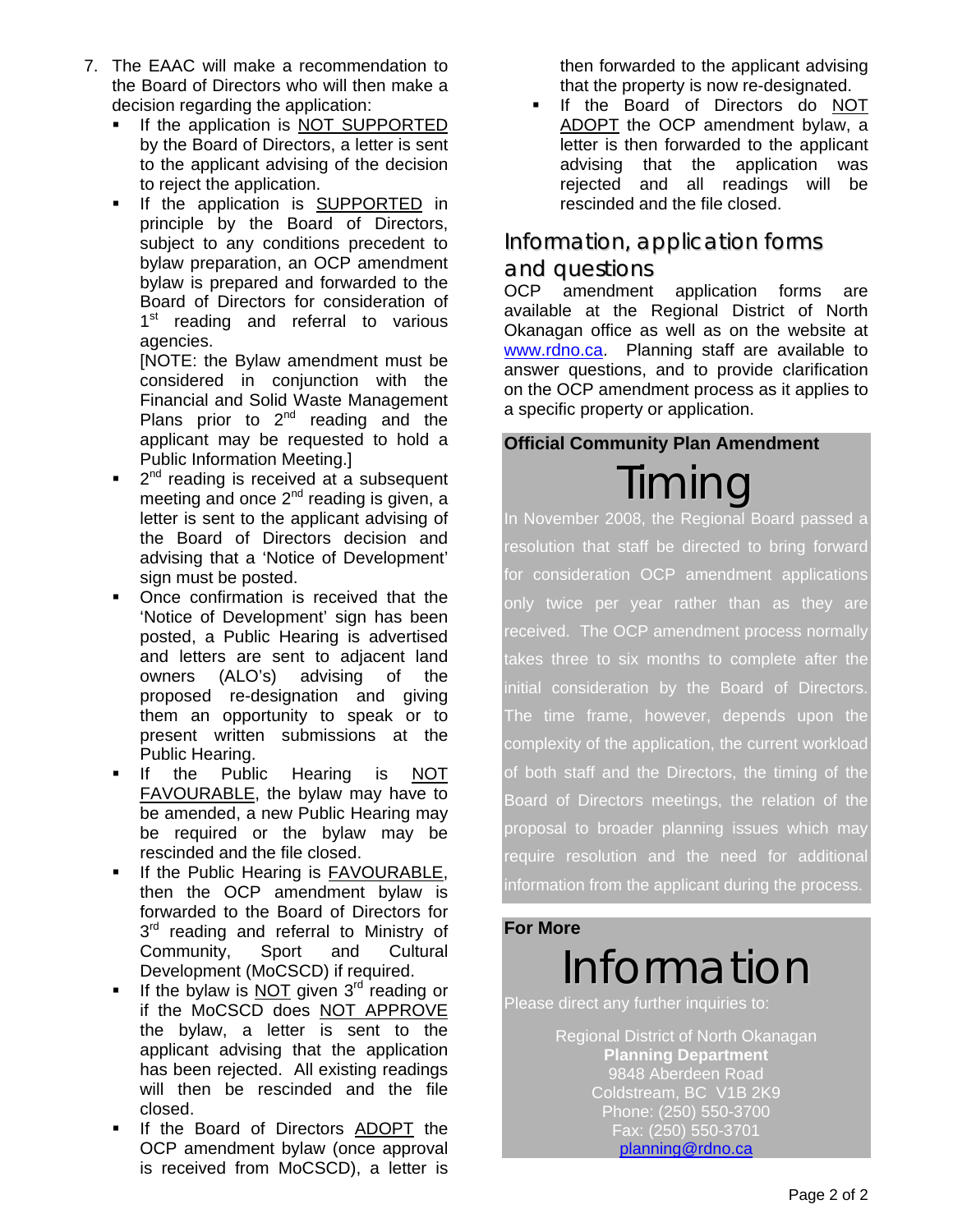# **OFFICIAL COMMUNITY PLAN (OCP) AMENDMENT PROCESS**